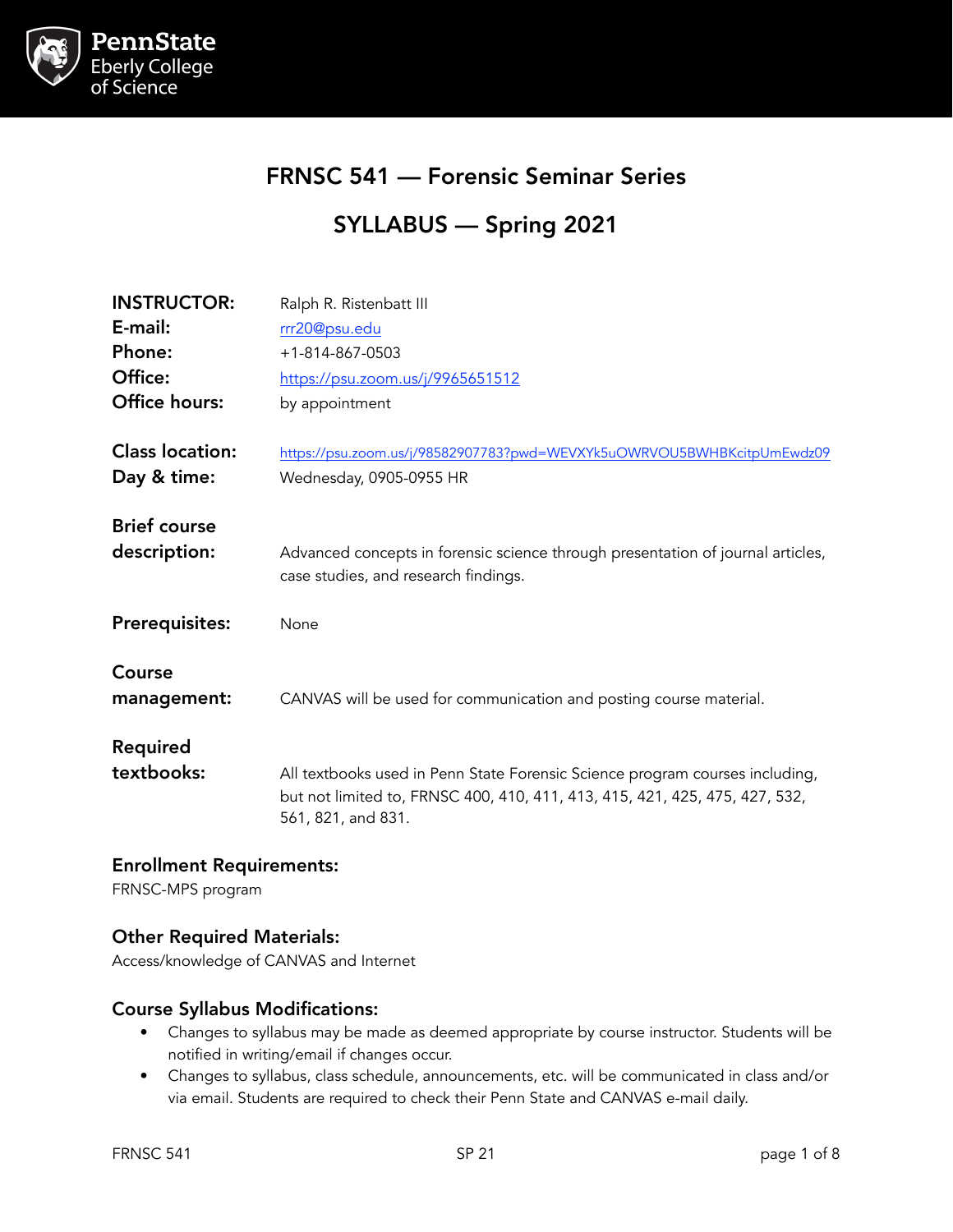# Course Description

Classroom presentations and discussions will focus on different aspects of forensic science as found in current journal articles, casework studies, and current research projects. In this way, the students will be introduced to concepts, technologies, and methodologies that can be applied in forensic crime laboratories today or in the near future. The classroom discussions will include exercises designed to develop critical thinking skills. At the end of the course, students will have gained an understanding or better understanding of a number of different forensic science concepts.

The course is a 500-level forensic science course required for the Master of Professional Studies in Forensic Science degree program.

# Course Goals & Objectives

- Provide each student with exposure to current forensic science literature
- Provide each student with additional presentation opportunities
- Provide each student with resources and guidelines to enable competent review and assessment of scientific literature

### Information Literacy:

Students will recognize when research is required and will have the ability to access, analyze, integrate, and evaluate information from a variety of sources. These sources include, but are not limited to, Penn State library databases, published and other written materials, and computer sources (Internet, databases, etc.).

### Expected Course Behavior:

- Students are expected to be actively involved in their acquisition of knowledge. Every student is responsible for all assigned reading, material presented in class, and computer-assisted and delivered instructional material.
- All students are expected to behave ethically and with honor and integrity (refer to *Academic Integrity Policy*).
- Cell phones and other smart devices MUST BE SILENCED AT ALL TIMES.
- Texting during class will result in the student being asked to leave and the student will be counted as absent.
- Behavior deemed as disruptive to the instructor or fellow students (i.e., cell phone use, texting, excessive chatting, etc.) may result in the student being asked to leave. If you are asked to leave, you will be counted as absent for the entire class. If the behavior continues, the instructor has the right to ask that the student be removed from the course.

### Attendance Considerations (refer to *Attendance Policy*):

- The instructor reserves the right to require written documentation of any event(s) leading to missed classes (funerals, hospitalization, physician's office visit, etc.).
- If a student is absent, they will be responsible for all content that has been covered on that day. This includes lecture content, announcements, assignments, and any other material distributed to the class. The student is also responsible to be prepared for the next class.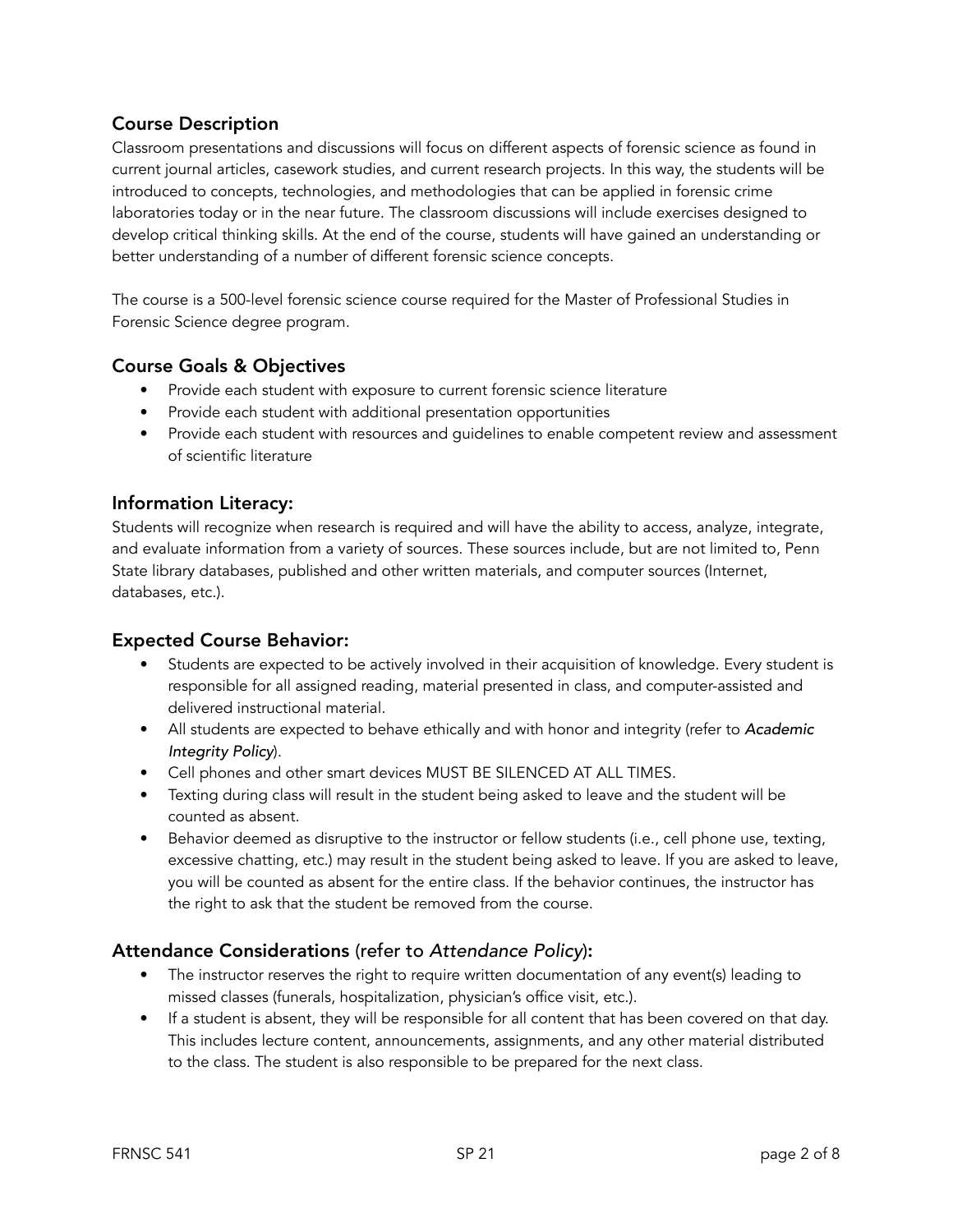#### Other Assessment Requirements:

- Students are responsible for keeping a back-up copy of all submitted work.
- All assignments are due on the date and time specified unless otherwise determined by the instructor (refer to *Late Submission of Assignments*).
- Additional requirements/instructions may be given at the time an assessment is assigned

#### **Assessments**

| Assessment                                            | Weight  |
|-------------------------------------------------------|---------|
| Presentation #1 and submission of presentation slides |         |
| Presentation #2 and submission of presentation slides |         |
| Paper - manuscript review                             |         |
| Peer reviews                                          |         |
| Attendance and timely submission of journal articles  |         |
| <b>TOTAL</b>                                          | 100.00% |

# Grades and Attendance

Grades

| А    | $93.000 \le x \le 100.00$ |
|------|---------------------------|
| А-   | 90.000 < x < 93.000       |
| B+   | 87.000 < x < 90.000       |
| R    | 83.000 < x < 87.000       |
| B-   | $80.000 \le x \le 83.000$ |
| $C+$ | 77.000 < x < 80.000       |
| C.   | 70.000 < x < 77.000       |
| D    | $60.000 \le x \le 70.000$ |
| F    | x < 60.000                |

Late Submission of Assignments

- Applies to submission of articles, presentation slides, and peer reviews
- 10% deduction/day (0001-2400 HR past due date & time)
- Maximum deduction = 100%
- Extensions may be granted for exigent circumstances (documentation may be requested)

#### Attendance Policy

Students are expected to attend all scheduled class sessions (refer to *University Faculty Senate Policy 42-27: Class Attendance* for further information). Recurrent attendance issues will result in deductions from the final course score.

- Two (2) unexcused absences: 10% deduction
- Three (3) unexcused absences: 25% deduction
- Four (4) unexcused absences: 40% deduction
- NOTE: Two (2) late arrivals equal one (1) unexcused absence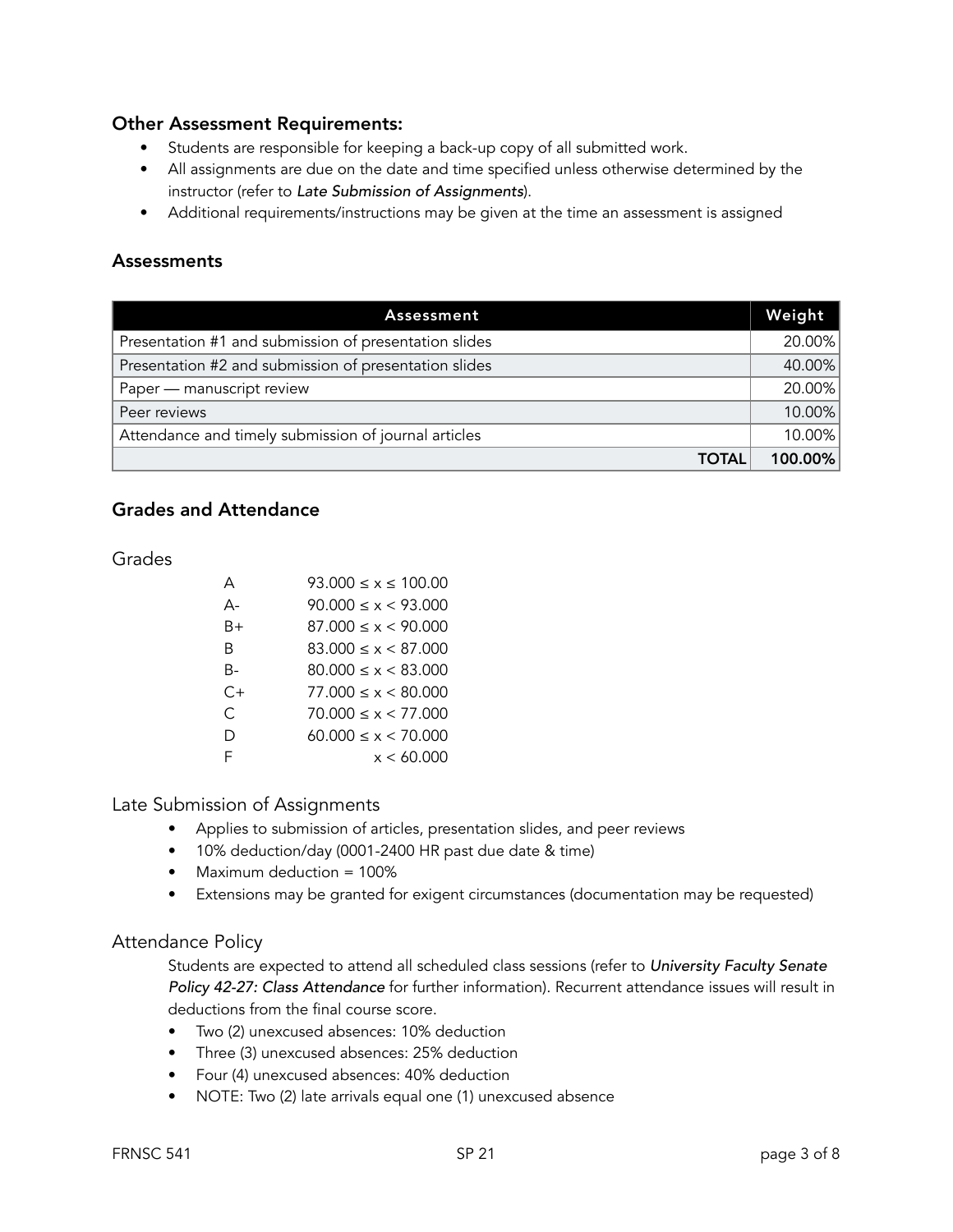# Course Calendar

| <b>Date</b>   | Presentations*                                                                                                                    |  |  |
|---------------|-----------------------------------------------------------------------------------------------------------------------------------|--|--|
| <b>JAN 20</b> | Course introduction; establishment of presentation schedule;<br>LECTURE & CLASS DISCUSSION- Literature Assessment and Peer Review |  |  |
| <b>JAN 27</b> | NO CLASS - Presentation preparation week                                                                                          |  |  |
| <b>FEB03</b>  | NO CLASS - Presentation preparation week                                                                                          |  |  |
| <b>FEB 10</b> | STUDENT PRESENTATIONS (students 1, 2, and 3)                                                                                      |  |  |
| <b>FEB 17</b> | STUDENT PRESENTATIONS (students 4. 5, and 6)                                                                                      |  |  |
| <b>FEB 24</b> | STUDENT PRESENTATIONS (students 7, 8, and 9)                                                                                      |  |  |
| <b>MAR03</b>  | STUDENT PRESENTATIONS (student A)                                                                                                 |  |  |
| <b>MAR 10</b> | STUDENT PRESENTATION (student B)                                                                                                  |  |  |
| <b>MAR 17</b> | STUDENT PRESENTATION (student C)                                                                                                  |  |  |
| <b>MAR 24</b> | STUDENT PRESENTATION (student D)                                                                                                  |  |  |
| <b>MAR 31</b> | STUDENT PRESENTATION (student E)<br>PAPER - manuscript review due <sup>t</sup>                                                    |  |  |
| <b>APR 07</b> | NO CLASS - University-designated wellness day                                                                                     |  |  |
| <b>APR 14</b> | STUDENT PRESENTATION (student F)                                                                                                  |  |  |
| <b>APR 21</b> | STUDENT PRESENTATION (student G)                                                                                                  |  |  |
| <b>APR 28</b> | STUDENT PRESENTATION (student H)                                                                                                  |  |  |
| MAY 03 - 07   | STUDENT PRESENTATION (student I) - DATE/TIME TO BE ANNOUNCED                                                                      |  |  |

### \* PRESENTATION NOTES:

- Presentation slides must be submitted to instructor **NO LATER THAN 2359 HR of Monday** immediately preceding scheduled presentation.
- Slides must be submitted as single PDF file, one slide per page.
- Files must be submitted via e-mail or file-sharing site; e.g., MS OneDrive, Google Drive, etc.

# † PAPER DUE NO LATER THAN 1700 HR, MAR 31.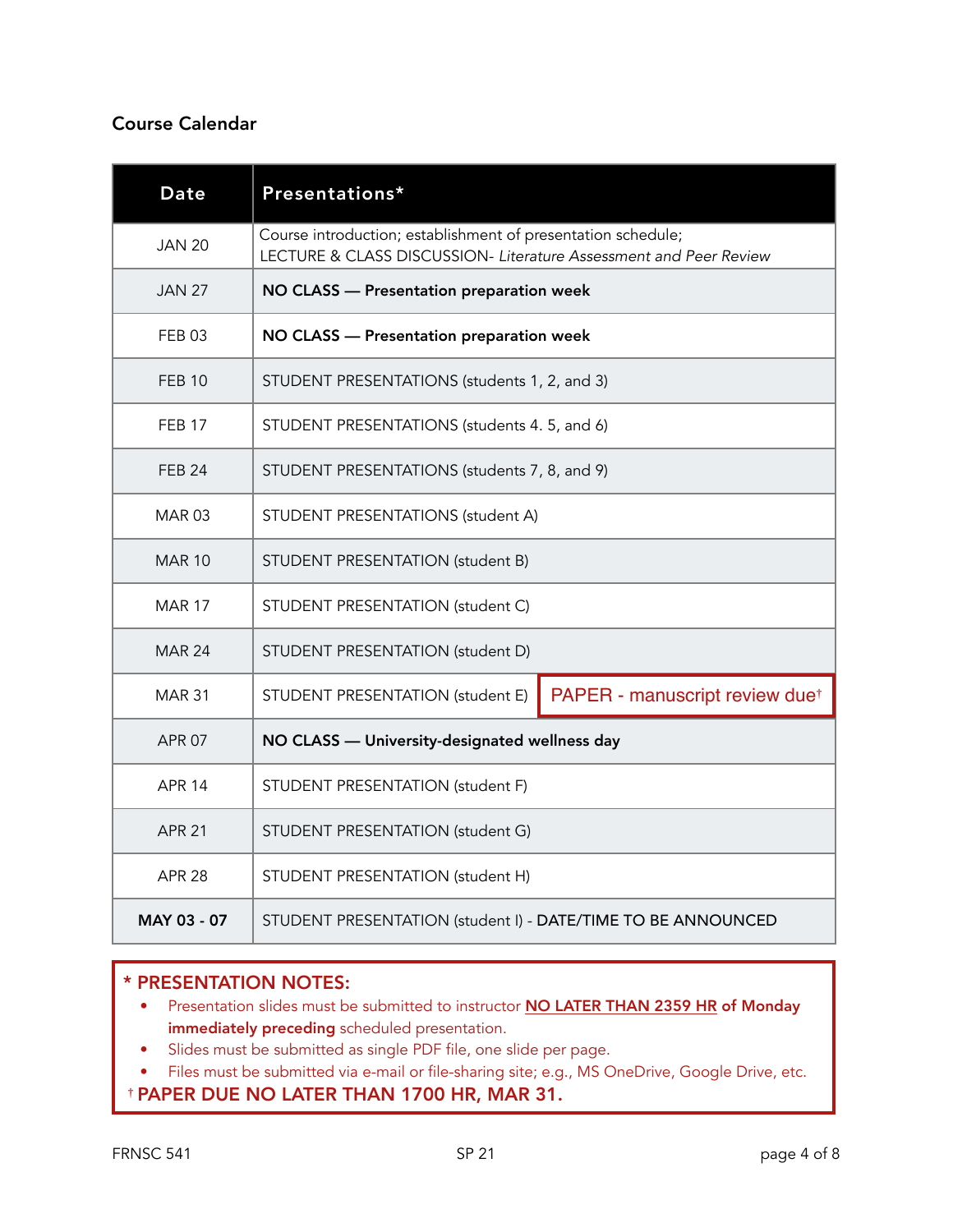# Assessments & Assignments

#### Student presentation #1 (20% of course score)

- Students will select, read, assess, critique, and present a *research article, technical note, or case report* relevant to their research (FRNSC 894); additional guidelines will be provided
- Article must have been published within preceding 24 months in a refereed, scientific journal Articles must be approved by instructor
- ASSESSMENT: Presentation (15%); presentation slides (5%)
- Presentation must be 13-15 minutes, not including questions/discussion (deductions below)

| <b>I IME MANAGEMENT DEDUCTIONS (NO GEGUCION II 13 S <math>\ell</math> S 13 MIN)</b> |                  |                                                     |                  |  |  |
|-------------------------------------------------------------------------------------|------------------|-----------------------------------------------------|------------------|--|--|
| LENGTH (0)                                                                          | <b>DEDUCTION</b> | LENGTH (L)                                          | <b>DEDUCTION</b> |  |  |
| $11 \le \ell < 13$ min<br>$15 < \ell \leq 17$ min                                   | 10%              | $5 \leq \ell \leq 7$ min<br>$21 < \ell \leq 23$ min | 40%              |  |  |
| $9 \leq \ell < 11$ min<br>$17 < \ell \leq 19$ min                                   | 20%              | $3 \leq \ell < 5$ min<br>$23 < \ell \leq 25$ min    | 50%              |  |  |
| $7 \leq \ell < 9$ min<br>$19 < \ell \le 21$ min                                     | 30%              | $\ell < 3$ min<br>$\ell > 25$ min                   | 60%              |  |  |

# **TIME MANAGEMENT DEDUCTIONS (no deduction if 13 ≤ ℓ ≤ 15 min)**

#### Student presentation #2 (40% of course score)

- Students will select, read, assess, critique, and present a *research article* with NO relevance or similarity to their graduate (FRNSC 894); additional guidelines will be provided
- Article must have been published within preceding 6 months in a refereed, scientific journal Research article must be approved by instructor
- ASSESSMENT: Presentation (30%); presentation slides (10%)
- Presentation must be 40-45 minutes, not including questions/discussion (deductions below)

| $\frac{1}{1000}$ and $\frac{1}{100}$ and $\frac{1}{100}$ and $\frac{1}{100}$ and $\frac{1}{100}$ are sequenced in the $\frac{1}{100}$ and $\frac{1}{100}$ |                  |                                                    |                  |  |
|-----------------------------------------------------------------------------------------------------------------------------------------------------------|------------------|----------------------------------------------------|------------------|--|
| LENGTH (0)                                                                                                                                                | <b>DEDUCTION</b> | LENGTH (L)                                         | <b>DEDUCTION</b> |  |
| $38 \leq \ell < 40$ min<br>$45 < \ell \leq 47$ min                                                                                                        | 10%              | $32 \leq \ell < 34$ min<br>$51 < \ell \leq 53$ min | 40%              |  |
| $36 \le \ell < 38$ min<br>$47 < \ell \le 49$ min                                                                                                          | 20%              | $30 \leq \ell < 32$ min<br>$53 < \ell \leq 55$ min | 50%              |  |
| $34 \le \ell < 36$ min<br>$49 < \ell \leq 51$ min                                                                                                         | 30%              | $\ell$ < 30 min<br>$\ell > 55$ min                 | 60%              |  |

### **TIME MANAGEMENT DEDUCTIONS (no deduction if 40 ≤ ℓ ≤ 45 min)**

#### Paper — manuscript review (20% of course score)

Students will submit a written review of a manuscript submitted for publication to a refereed, scientific journal. Additional guidelines will be provided.

#### Peer Review (10% of course score)

Students will submit an evaluation (peer review) of each presenter and their presentation. Each peer review will use an instructor-provided evaluation form. Written comments for each presentation are required. Peer reviews must be submitted within 24 hours after presentation.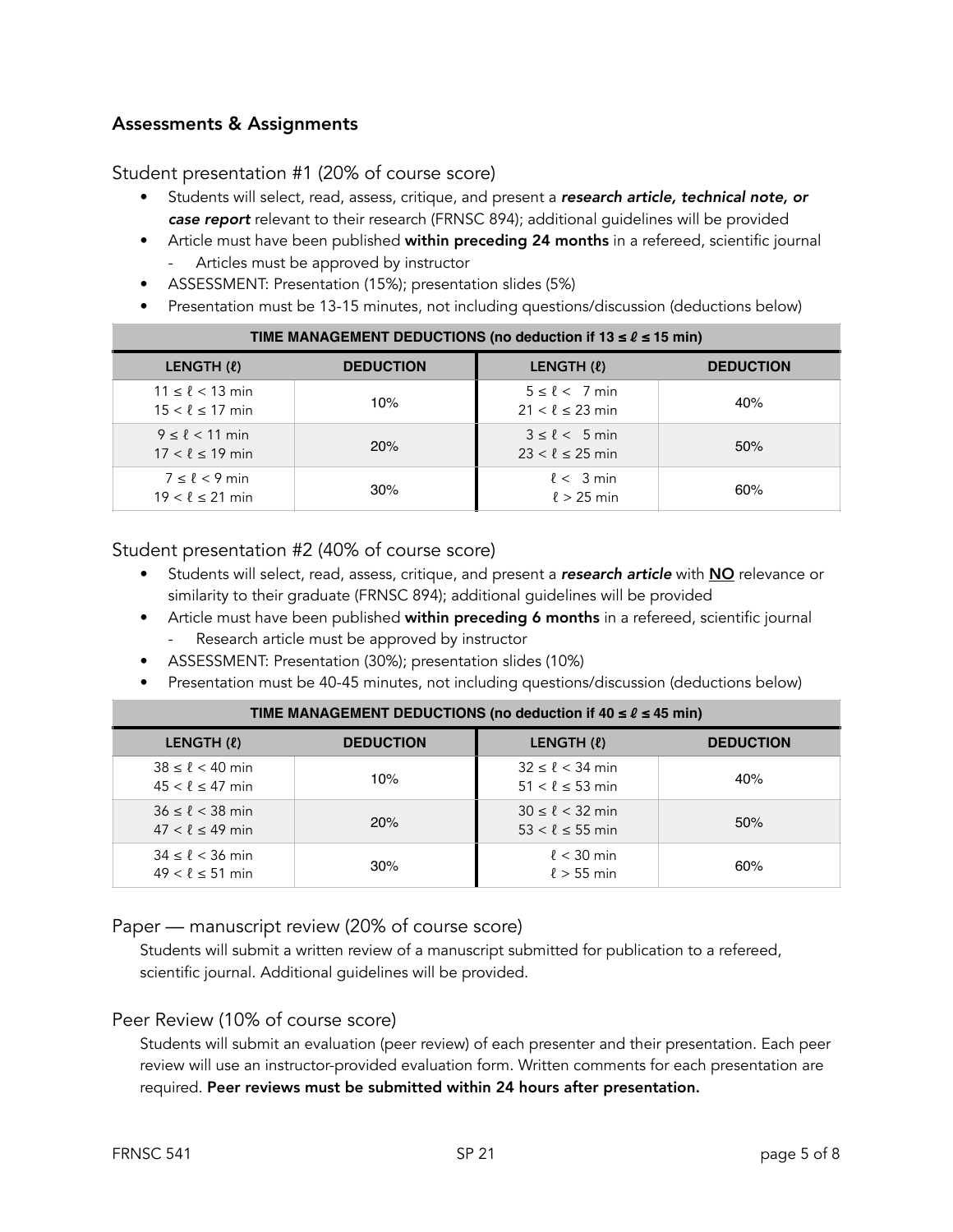# Assigned Reading and Internet Websites

#### Journal Articles

Allen TW. Peer review guidance: how do you write a good review? *Journal of the American Osteopathic Association*. 2013 Dec;113(12):916-920.

Brown LM, David EA, Karamlou T, Nason KS. Reviewing scientific manuscripts: a comprehensive guide for peer reviewers. *The Journal of Thoracic and Cardiovascular Surgery*. 2017 Jun;153(6):1609-1614.

Falavigna A, Blauth M, Kates SL. Critical review of a scientific manuscript: a practical guide for reviewers. *Journal of Neurosurgery*. 2018 Jan;128(1):312-321.

Grainger DW. Peer review as professional responsibility: a quality control system only as good as the participants. *Biomaterials*. 2007 Dec;28(34):5199-5203.

Lippi G. How do I peer-review a scientific article?–a personal perspective. *Annals of Translational Medicine*. 2018 Feb;6(3):68.

Miller B, Pevehouse J, Rogowski R, Tingley D, Wilson R. How to be a peer reviewer: a guide for recent and soon-to-be PhDs. *PS: Political Science & Politics*. 2013 Jan;46(1):120-123.

Seals DR, Tanaka H. Manuscript peer review: a helpful checklist for students and novice referees. *Advances in Physiology Education*. 2000 Jun;23(1):52-58.

#### Internet Websites

ELSEVIER Guidelines for Reviewers [https://www.journals.elsevier.com/healthcare-the-journal-of-delivery-science-and-innovation/policies/](https://www.journals.elsevier.com/healthcare-the-journal-of-delivery-science-and-innovation/policies/guidelines-for-reviewers) [guidelines-for-reviewers](https://www.journals.elsevier.com/healthcare-the-journal-of-delivery-science-and-innovation/policies/guidelines-for-reviewers)

NATURE Guide to Referees <https://www.nature.com/srep/journal-policies/referees>

SCIENCE Peer review at Science publications <https://www.sciencemag.org/authors/peer-review-science-publications>

WILEY How to perform a peer review [https://authorservices.wiley.com/Reviewers/journal-reviewers/how-to-perform-a-peer-review/](https://authorservices.wiley.com/Reviewers/journal-reviewers/how-to-perform-a-peer-review/index.html) [index.html](https://authorservices.wiley.com/Reviewers/journal-reviewers/how-to-perform-a-peer-review/index.html)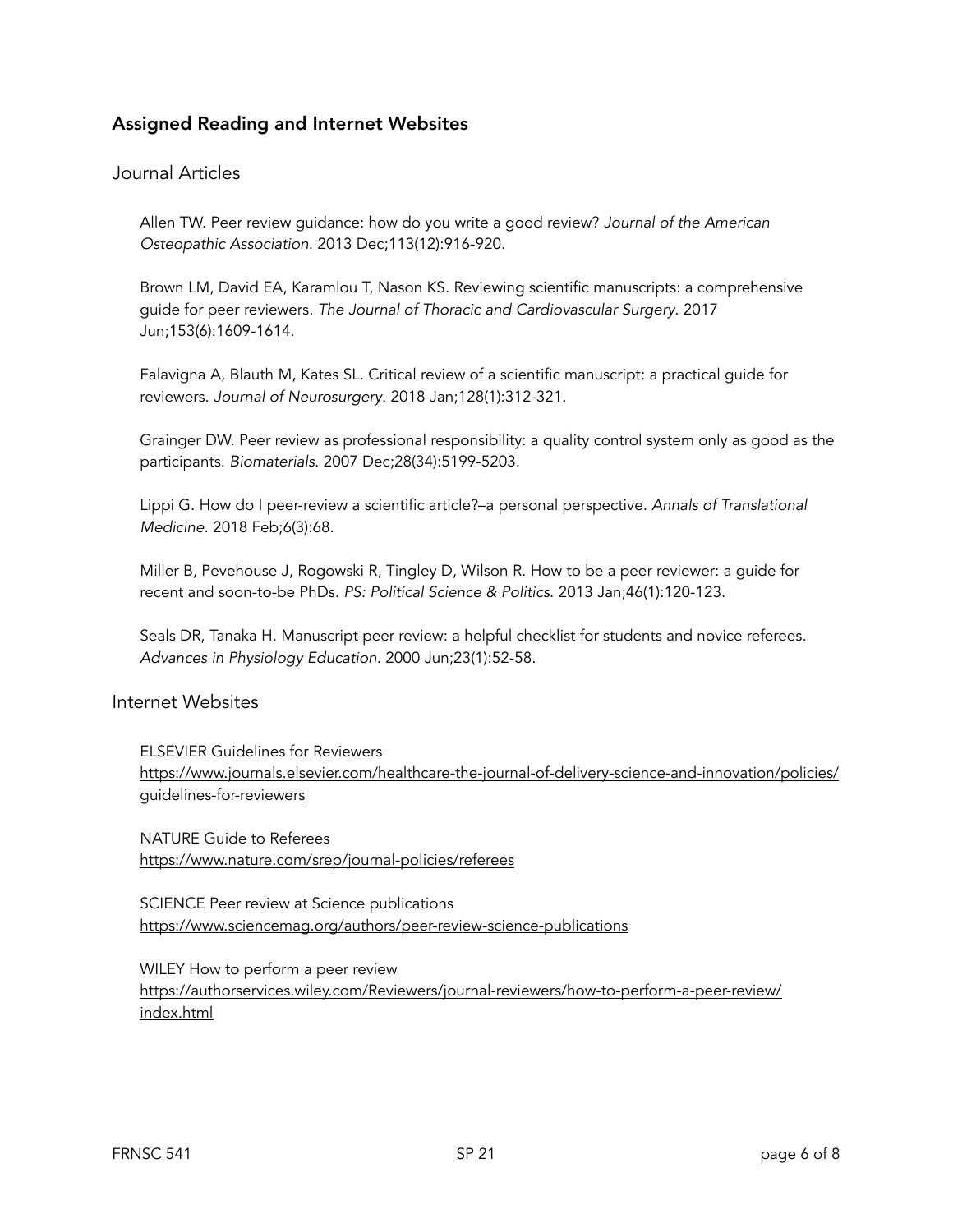## Academic Integrity

All Penn State policies regarding ethics and honorable behavior apply to this course (refer to links below for policy statements). Academic integrity is the pursuit of scholarly activity free from fraud and deception and is an educational objective of this institution. All University policies regarding academic integrity apply to this course. Academic dishonesty includes, but is not limited to, cheating, plagiarizing, fabricating of information or citations, facilitating acts of academic dishonesty by others, having unauthorized possession of examinations, submitting work of another person or work previously used without informing the instructor, or tampering with the academic work of other students. For any material or ideas obtained from other sources, such as the text or things you see on the web, in the library, etc., a source reference must be given. Direct quotes from any source must be identified as such. All examination answers must be your own, and you must not provide any assistance to other students during examinations. Any instances of academic dishonesty WILL be pursued under the [University](http://www.psu.edu/ufs/policies/) and [Eberly College of Science](http://science.psu.edu/current-students/Integrity/index.html) regulations concerning academic integrity.

Discussion of course concepts and cooperative study are encouraged; however, collaboration, discussion, assistance, cheating, plagiarism, etc., are NOT permitted during examinations or other assignments as specified by the instructor. Integrity and ethics are considered exceptionally important by the instructor.

# Code of Mutual Respect

The [Code of Mutual Respect and Cooperation](http://science.psu.edu/climate/Code-of-Mutual-Respect%20final.pdf) was developed to embody the values that we hope our faculty, staff, and students possess, consistent with the aspirational goals expressed in the Penn State Principles. The University is strongly committed to freedom of expression, and consequently, the Code does not constitute University or College policy, and is not intended to interfere in any way with an individual's academic or personal freedoms. We hope, however, that individuals will voluntarily endorse the 12 principles set forth in the Code, thereby helping us make the Eberly College of Science a place where every individual feels respected and valued, as well as challenged and rewarded.

### Disability Accommodations

Penn State welcomes students with disabilities into the University's educational programs. Every Penn State campus has an office for students with disabilities. Student Disability Resources (SDR) Web site provides contact information for every Penn State campus: [http://equity.psu.edu/sdr/disability](http://equity.psu.edu/sdr/disability-coordinator)[coordinator.](http://equity.psu.edu/sdr/disability-coordinator) For further information, please visit Student Disability Resources Web site: [http://](http://equity.psu.edu/sdr) [equity.psu.edu/sdr](http://equity.psu.edu/sdr).

In order to receive consideration for reasonable accommodations, you must contact the appropriate disability services office at the campus where you are officially enrolled, participate in an intake interview, and provide documentation: [http://equity.psu.edu/sdr/guidelines.](http://equity.psu.edu/sdr/guidelines) If the documentation supports your request for reasonable accommodations, your campus's disability services office will provide you with an accommodation letter. Please share this letter with your instructors and discuss the accommodations with them as early in your courses as possible. You must follow this process for every semester that you request accommodations.